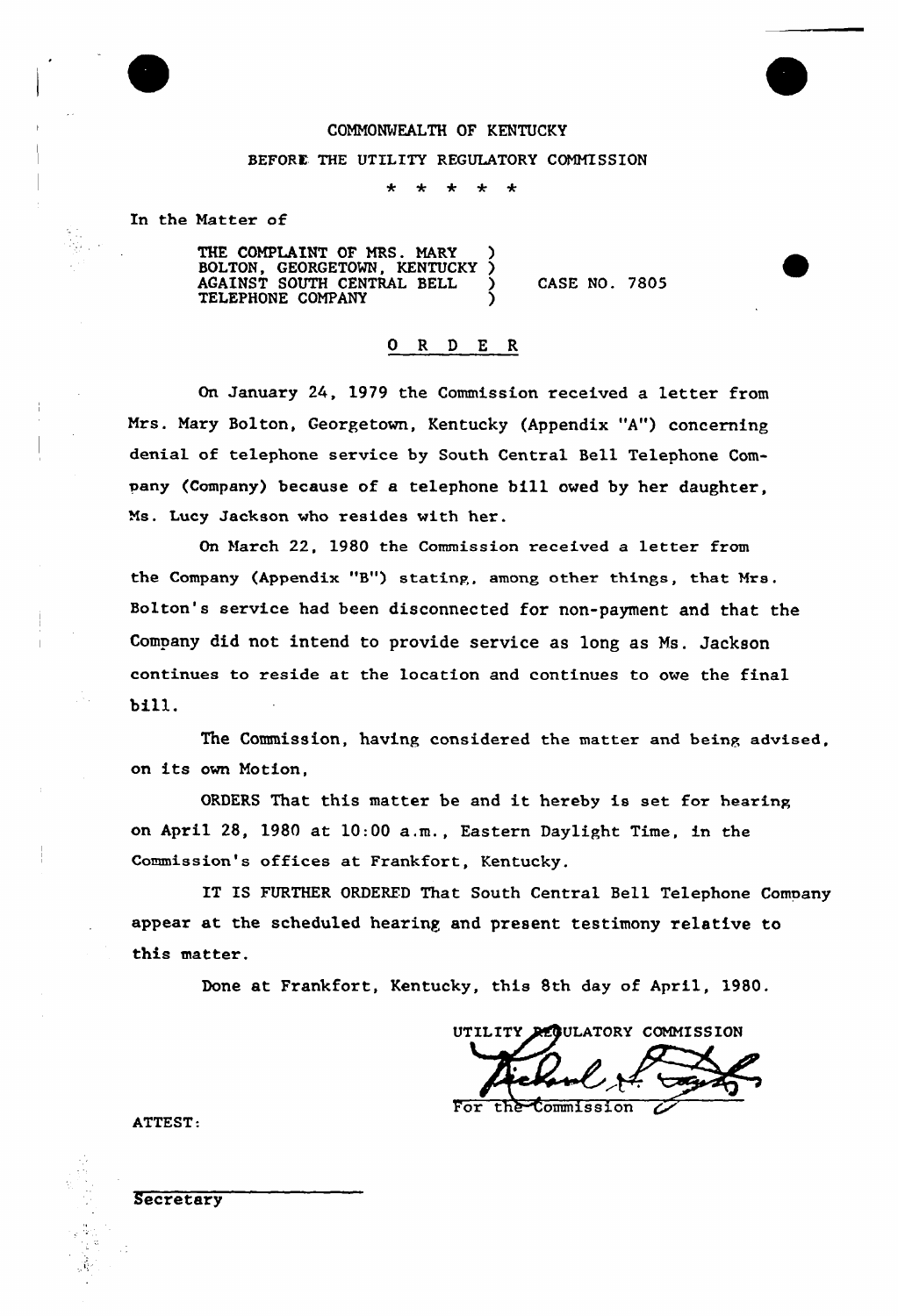

APPENDIX "A"

JAN 24 1979

PUBLIC SERVICE COMMISSION \_ Scongetaux, R

Dear Sir! I don't know this may Concern any good, auth saw in the Loungton renald- feader where I could write to this address, if you had a Telephone problem. Stephoblem is that Juy Daughter Haste 565 telephone Pill 0 Ranging over her head that is not all My her Bel. Sucy has, had the Phane far 3 or d'Geard And every since she problemy every month her plane bill has been One Gundred dollars or timity dollars once or twice I think if Was #78 dollars, Lucy Hus always Rept the phane fill paid, and they have had to pay the same phane

twice and, she went on and poil!

فكالمحارب المرادات

and the Second State of the Company of the Second State of the Second State of the Second State of the Second

 $\sim$  range  $\sigma$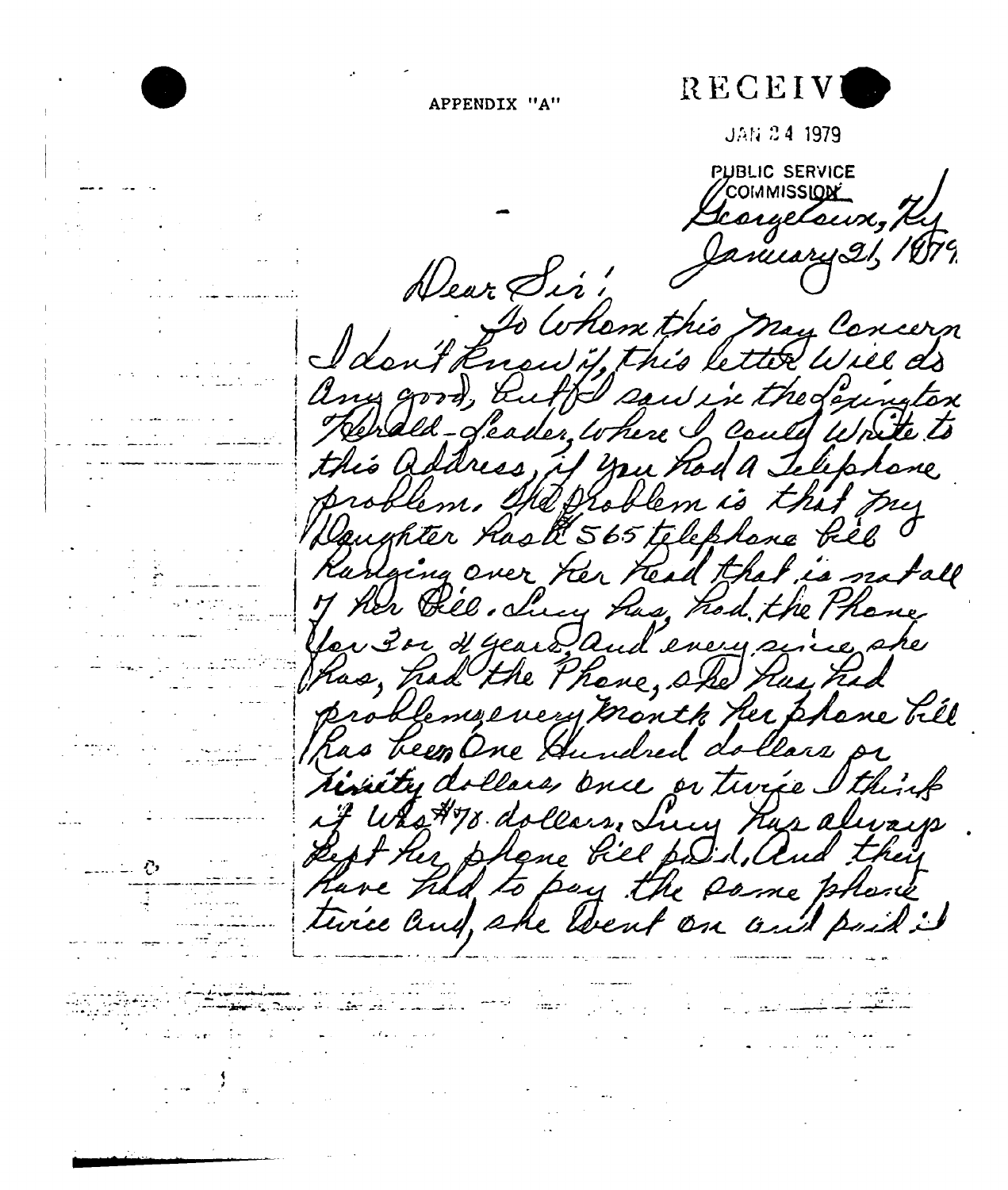

 $\mathcal{L}_{\text{max}}$  and  $\mathcal{L}_{\text{max}}$  .

بالوطا برازو المناد المتحدة طوأن المنح

 $\label{eq:2.1} \frac{1}{\sqrt{2}}\left(\frac{1}{\sqrt{2}}\right)^{2} \left(\frac{1}{\sqrt{2}}\right)^{2} \left(\frac{1}{\sqrt{2}}\right)^{2} \left(\frac{1}{\sqrt{2}}\right)^{2} \left(\frac{1}{\sqrt{2}}\right)^{2} \left(\frac{1}{\sqrt{2}}\right)^{2} \left(\frac{1}{\sqrt{2}}\right)^{2} \left(\frac{1}{\sqrt{2}}\right)^{2} \left(\frac{1}{\sqrt{2}}\right)^{2} \left(\frac{1}{\sqrt{2}}\right)^{2} \left(\frac{1}{\sqrt{2}}\right)^{2} \left(\$ المن المتحدة الشهرة.<br>المن المتحدة الشهرة المناسبة المناسبة العالم المناسبة المناسبة

والمستوات والمتقدمة والمراد

to have the Phone The Thome was out One year Sept 19, this year pass, Lucy had paid her June bell in full and she got her July file who a 264,31 Then August Biel Came in 442.99 In Sept. 19 the phone was out tof, then in October, Jucy got a tellphone "Lie for 574, 25 And she hadn't Anst like Sucy Would pay a fill, One month, the next month that same fice "Usuld be on her telephone" hill from Jan 77 up to June 77 telephone. Well as you know it never leas a Private Phane that had that large a telephone bies, and Marne body messed up a telephone Vill like that for gan all, you all hould turn over high heaven Mais some fody would look at these bells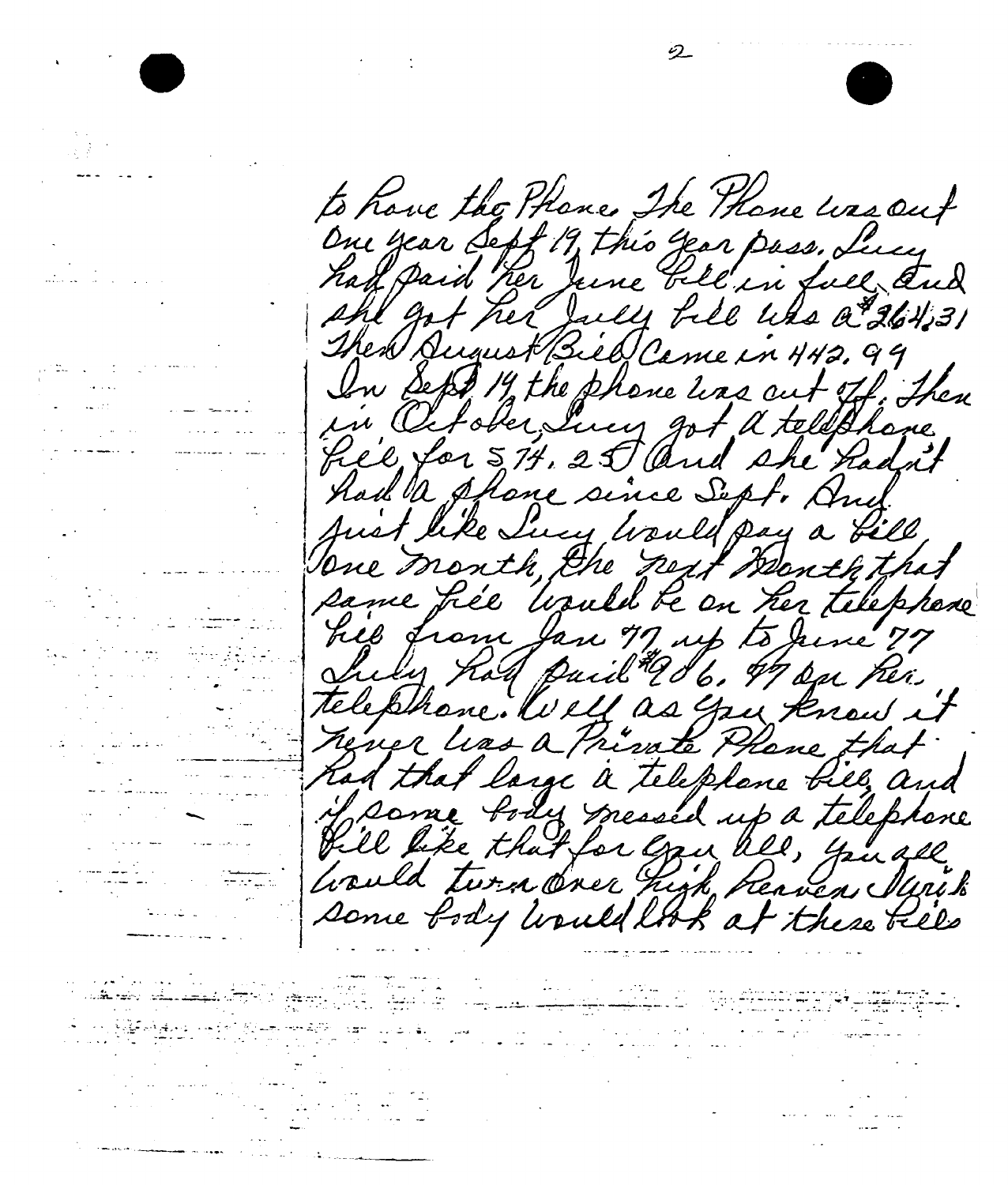and would be Kenest about theme they have two and 3 months Reeall in one. They teauld not let us Rave a telephone on account oblig hill, but I talked to a faw fer and he said that they Culdrit Leep me from having a Bhase Sufin here blecause Such it's Over 18 years old and I am Ant responsibilites for her files Lucy is Willing to pay hold of this the fut 5 7kthat A mitther because all of that Lie do mot felang to us quil don't think it is fark for her to pay a hée that Deme are else his try can look at them I licent to Day all 7 this telephonolIsd I

an Maria (1995)<br>1992 - Johann Barnett, politik fizikar<br>1992 - Johann Barnett, politik fizikar